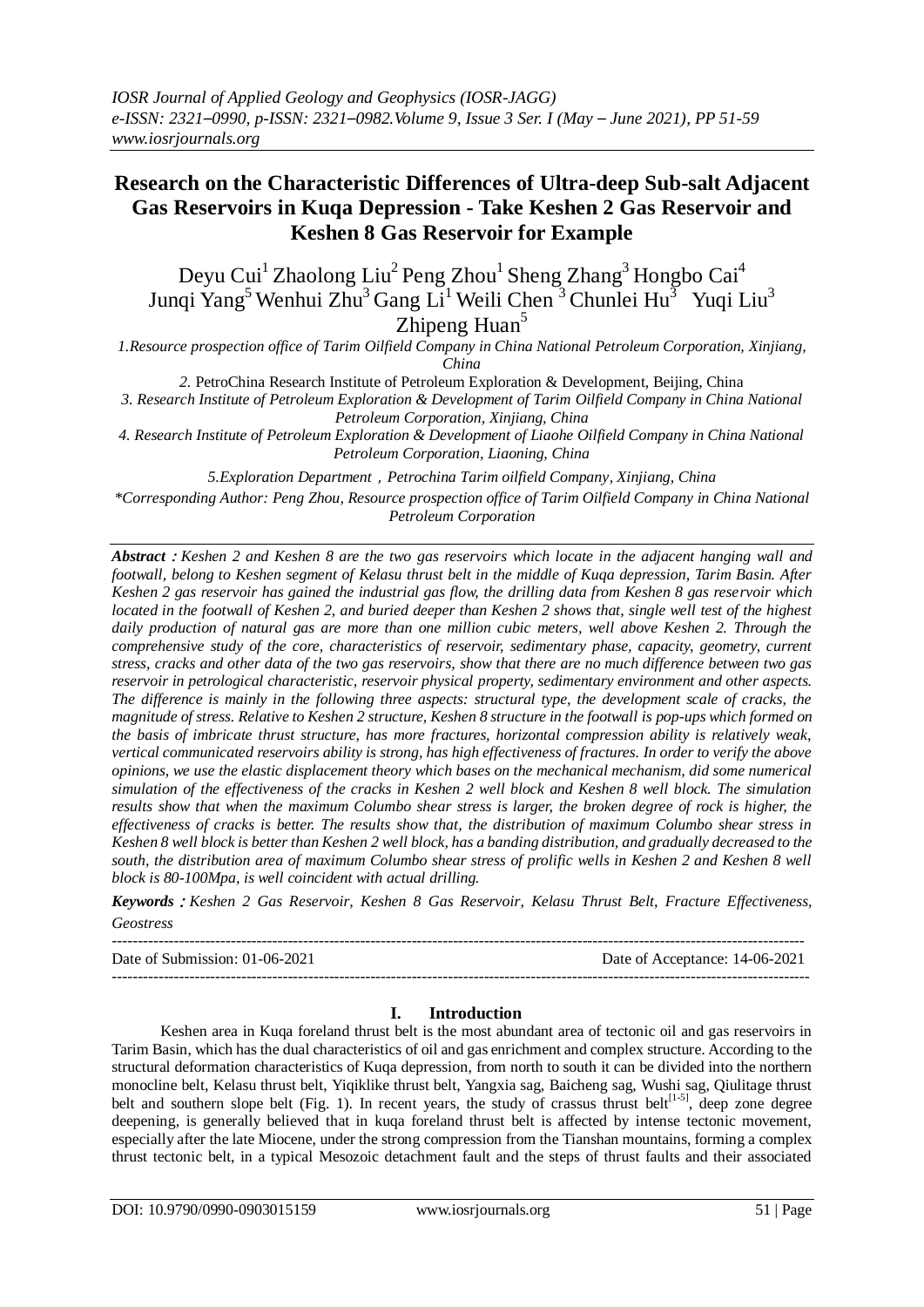characteristics of the imbricate fault combination<sup>[6-8]</sup>, the existence of the halite layer slows down the vertical compaction, release some of the extrusion stress, protect the reservoir under the salt, form effective traps<sup>[9-11]</sup>.

Real drilling data shows that it is located in the middle of Crassus thrust belt of deep well Keshen 2 blocks in single well because of the difference of tectonic position, test yield difference is bigger, single-well daily production gas quantity generally between  $0.2 - 80 \times 10^4$  cubic meters, which is located in the footwall of Keshen 8 well, deep buried depth is greater, but from the current single well test data of 10 wells, under the same working system, single well test daily gas production are more than  $100 \times 10^4$  cubic meters. The two gas reservoirs are close to each other and located in the same sedimentary facies zone. What is the reason for the gas production of Keshen 8 gas reservoir located in the footwall of thrust fault to be better than that of Keshen 2 gas reservoir? Based on the comparison of sedimentary, reservoir, structure and stress characteristics of two adjacent gas reservoirs, Keshen 2 and Keshen 8, and combined with the comprehensive study of numerical simulation technology, the reasons for the difference between the two adjacent gas reservoirs are discussed.



**Fig1 Regional tectonic unit division and study area location of Kuqa depression**

# **II. Comparison of regional geological features**

Keshen 2 gas field and Keshen 8 gas field are found follow the Dina 2 gas field and Kela 2 gas field, after the production of the kuqa deep fractured low pore sandstone reservoir have been found in the two large gas fields, more than one hundred billion cubic meters, Keshen2 and Keshen 8 field of crassus structure with gas accumulation geological condition is superior, adjacent to Baicheng hydrocarbon-generating sag, and develop high quality reservoir, has a good prospect and potential of oil and gas exploration.

# **2.1 Stratigraphic characteristics**

The strata of Keshen 2 gas reservoir and Keshen 8 gas reservoir are similar, and the drilling revealed the normal stratigraphic sequence, from top to bottom, the Quaternary, Neogene Kuqa Formation, Kangcun Formation, Jidike Formation, Paleogene Suweiyi Formation, Kumugeliemu Group, Cretaceous Bashijiqike Formation and Baxigai Formation, and the Upper Cretaceous is missing. The main gas producing zone is the Cretaceous Bashijiqike Formation. The first lithologic member of Bashijiqike Formation has different degrees of denudation in both gas reservoirs, while the second lithologic member and the third lithologic member are well preserved. According to the drilling data, the overall thickness of Keshen 2 gas reservoir is similar to that of Keshen 8 gas reservoir, and the reservoir thickness is about 300m, which is an ultra-deep and super-thick sandstone reservoir. The stratigraphic lithology of the two gas reservoirs is similar, which is dominated by fine sandstone, medium sandstone with a small amount of argillaceous siltstone, siltstone and thin layer mudstone.

# **2.2 Characteristics of sedimentary facies**

Regional sedimentary facies study shows that Cretaceous kuqa foreland basin deposition, under a hot and dry climate, palaeocurrent are mainly from north to south, the north of south Tianshan mountains exports have more than one source, carrying a large amount of detrital material after the south pass, due to the slow terrain, water body energy is abate, clastic sedimentary of abundant material and quickly into the lake, so from north to south of sedimentary facies of alluvial fan, fan delta and braided river delta, littoral and shallow lake sedimentary system. The alluvial fan and fan delta appear as multi-phase fan bodies overlapping each other vertically, and the multi-phase fan bodies interconnecting with each other on the plane, forming a large scale Cretaceous sand body.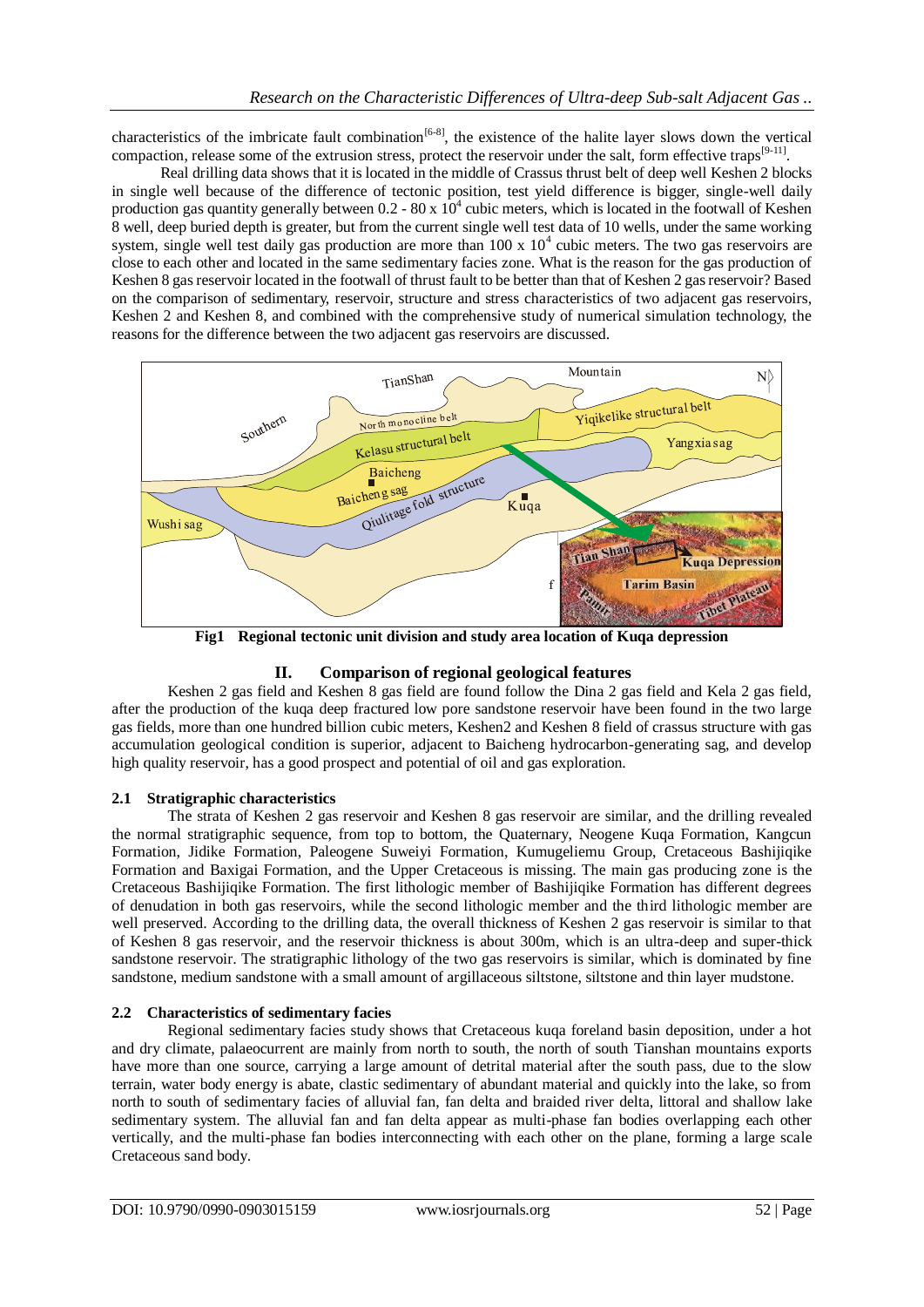The sedimentary conditions of Keshen 2 gas reservoir and Keshen 8 gas reservoir are the same, the third lithologic member is in the fan delta front sedimentary environment, the first lithologic member and the second lithologic member are braided river delta front sedimentary environment.

# **2.3 Reservoir characteristics**

The petrology characteristic is similar. Through the identification and analysis of 650 rock sections in Keshen 2 and Keshen 8 well areas, the results show that the rock type of Keshen 8 area is consistent with that of Keshen 2 area in the north, mainly composed of lithic feldspar sandstone with a small amount of feldspar lithic sandstone. Longitudinally, the composition of rock ore has little change and the quartz content is relatively stable.

The proportion of reservoir space is similar. The reservoir space in well blocks Keshen 2 and Keshen 8 is mainly intergranular pores, accounting for 60% - 83% of the total pore types, followed by intragranular dissolved pores, accounting for 5% - 20% of the total pore types.

The reservoir physical properties are similar. The Cretaceous Bashijiqike Formation reservoirs in the target member of Keshen 2 well area are generally buried between 6500 and 7000m, and the core matrix porosity is mainly distributed between 2% and 7% with an average of 4.1%, and the matrix permeability is mainly distributed between 0.05mD and 0.5mD with an average of 0.055mD. Keshen 8 gas reservoir is located in the footwall of Keshen 2 well area, 6600 - 7200 m buried depth, the reservoir physical property is the same as that of Keshen 2 area, but the porosity development degree is generally higher than that of Keshen 2 area, the core measurement matrix porosity is mainly distributed in 4.0% - 9.0%, average 5.4%, porosity matrix permeability distribution in 4.0% - 8.0%, and both gas reservoir belongs to low porosity, low permeability reservoir.

# **III. Contrast of structural development characteristics**

The special stratigraphic conditions in Kuqa area make the pre-salt structure style very special, in other words, the pre-salt structural section is developed between two decollement beds, the strata of the Mesozoic Jurassic Kizilenur Formation are the main strata in the descalation, thickness can reach above 2000 m, is located in the bottom structure, and subject to the effect of ultra high temperature, super high pressure, liquidity is relatively high, the control of the structure development main had precursor effect and pushing the filling effect. The upper decollement bed is mainly composed of Paleogene gypsum salt rock with local gypsum mudstone. The thickness of the upper decollement bed is 300 - 2500m, which is the best cover rock in the region. The buffering effect of salt ensures the relative integrity of the structure and reduces the degree of fragmentation of the structure. Based on the flow, filling and supporting action of the plastic decollement layer, the structural development pattern of imbricate heaps was formed in the Kelasu structural belt. Under the strong compression action of the mountain, the plastic flow of sliding and delamination is the main factor for the development of the structure, and the structure develops continuously.

The tectonic evolution history shows that the Kelasu thrust belt was mainly formed after Kuqa Formation. During the Pliocene, influenced by the Himalayan movement, the southern Tianshan Mountains were gradually uplifted under the action of compression. The former palaeo-thrusting faults in the pre-salt Kelasu tectonic belt moved further and formed several "forward-spreading" thrusting faults developing southward in its footwall. Under the control of Kelasu fault and Keshen 8 fault, the Keshen 8 structure and Keshen 2 structure show a wedge-shaped thrust structural style, forming a large area anticline. In the Quaternary, the uplift of South Tianshan strengthened the compaction on the northern margin of Tarim Basin, and the tectonic deformation was complicated. The pre-salt faults in Kelasu structural belt were further active, and the new secondary thrust faults developed between the north of Keshen 8 structure and Keshen 2 structure, forming two independent anticlines, Keshen 8 and Keshen 2.

Keshen 8 structure had formed its embryonic form in the early stage of Kuqa Formation based on pre-existing faults. With the continuous strengthening of stress in the middle and late stage of Kuqa Formation, the structure continued to form southward in the process of formation. There is a strong correlation between the burst structure and imbricated structure, which is the result of the further development of imbricated structure.

Compared with the imbricate structure, the sudden structure has the lateral sealing ability and the larger fracture development scale. During the upward development of the burst structure, the top and both wings of the structure were wrapped by gypsum salt rock, which reduced the risk of "sand-sand" joint with the strata on the hanging wall. In addition, for a single faulted anticline, the "free space" was nearly generated at the top of the faulted anticline under the induction of the flow of the upper salt layer, so the "meso-plane effect" visible in the surface anticline can be formed in the ultra-deep pre-salt layer, which is called the "meso-plane model of faulted anticline". A large number of tensile fractures can be developed in the upper part of the middle and upper surface, which not only alleviates the lateral tectonic compression stress on the reservoir, but also communicates the low porosity and low permeability sandstone reservoir, improves the reservoir physical properties, and is conducive to natural gas production. Keshen 8 structure, as a burst structure, is bidirectional extrusion, with large arch rise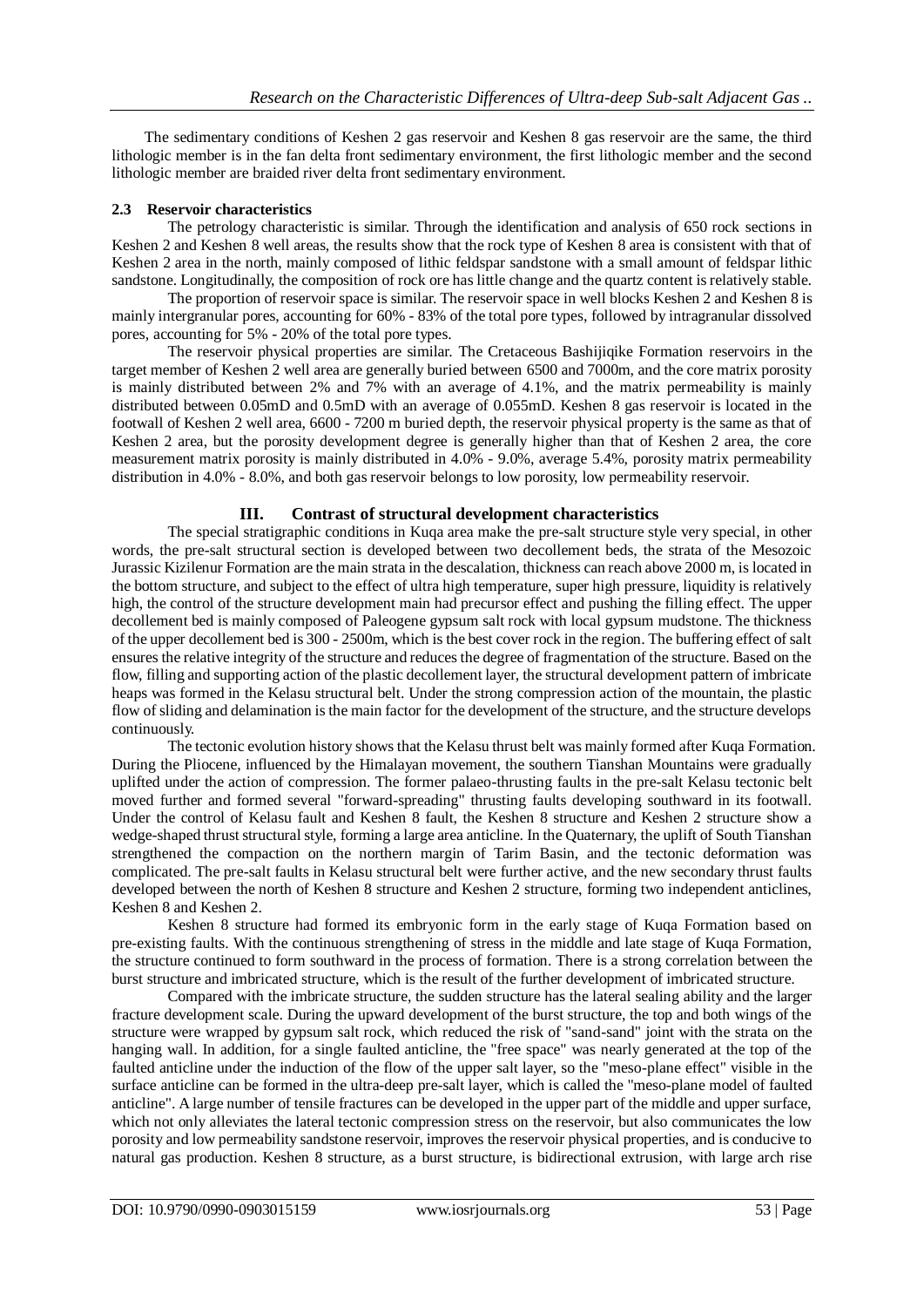amplitude and large fracture development scale, and the favorable reservoir thickness is 25% - 60% higher than that of Keshen 2 structure (Fig. 2).



**Fig 2 Tectonic-strain distribution model of keshen 8- Keshen 2 structures**

# **IV. Fracture Development Characteristics**

# **4.1 Comparison of microscopic fracture characteristics**

Based on the observation of 246 cast thin sections in Keshen 2 and Keshen 8 wells, the micro-cast thin sections and laser confocal thin sections in the two wells all developed micron-scale fractures of cut particles generated by structural extrusion, micron-scale grain margin fractures with unconsolidated grain edges and nanoscale fractures within the particles (Fig. 3). The width of the grain margin fracture in Keshen 2 well area is between 1um and 10um, and the width of the nanoscale fracture in the grain is generally less than <1um. In comparison, the fracture width of Keshen 8 well area is slightly larger and the development frequency is higher. In the horizon of fracture development in Keshen 8 well area, it accounts for 13.3% of the total horizon. However, Keshen 2 well area only accounts for 4.2% of the total field of view.

# **4.2 Core and imaging fracture differences**

Based on core fracture description and statistics, the wells in the same structural position (including structural axis, high point and wing) were selected, and the filling degree was mainly half-filled to unfilled calcite. However, a total of 361 fractures were identified in the 126.5m core of Keshen 2 well area, with a linear density of 2.85 lines /m and an apparent dip angle of 60-85°, the fractures with apparent length greater than 20cm accounted for 20.2%. A total of 317 fractures were identified in the 63.1m core of Keshen 8 well area, with a linear density of 5.02 lines/m, an apparent dip angle of 60-85°, and an apparent fracture length greater than 20cm accounting for 35%.



**Fig3 Cast thin section and core in Keshen 2-8 well area**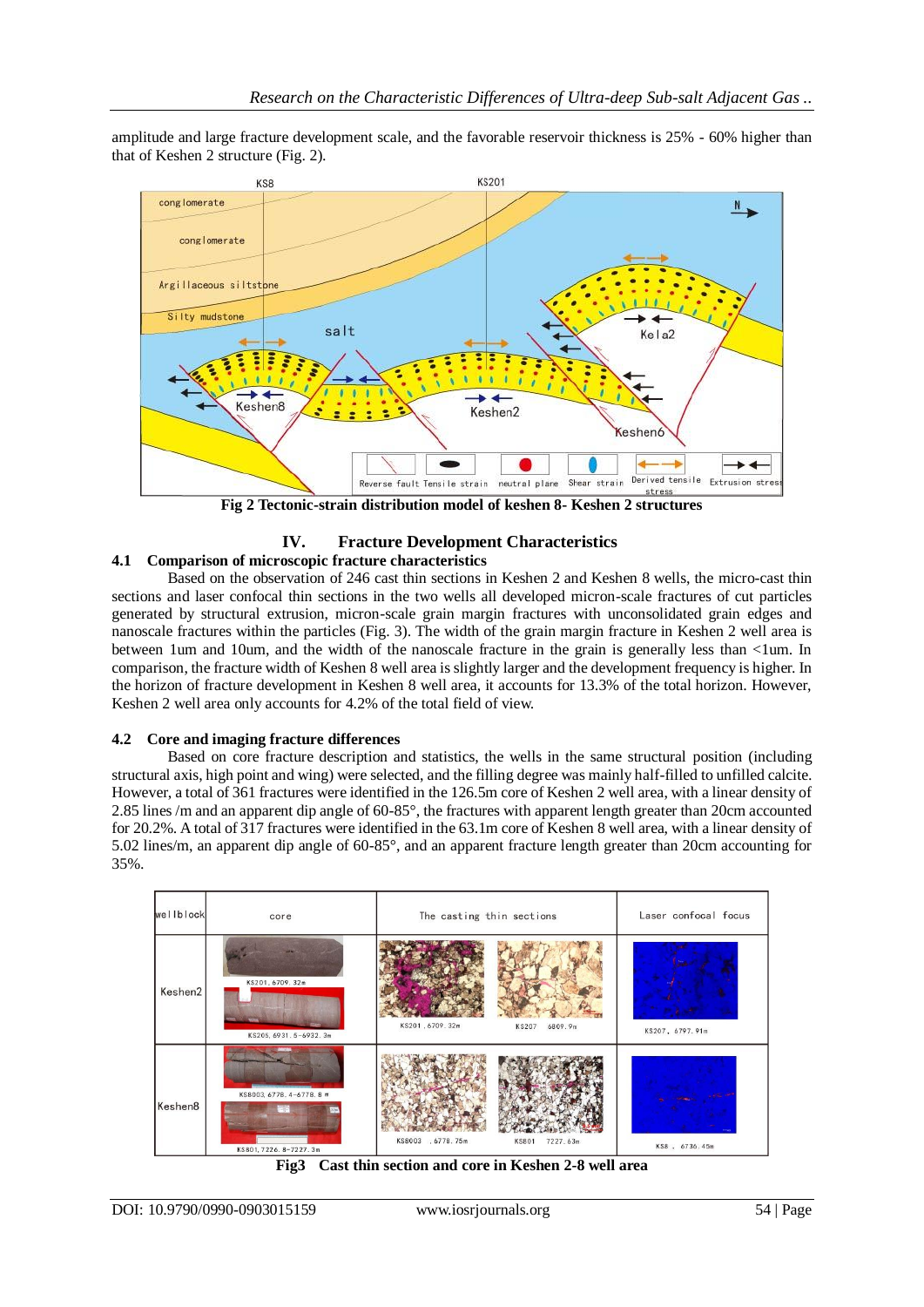According to the statistical results of fracture identification by FMI imaging logging, the structural fracture development degree of Keshen 8 well area is generally better than that of Keshen 2 well area, which is mainly reflected in fracture opening, fracture porosity, fracture length and other parameters. Fractures in the two well areas are mainly high-angle vertical fractures. In the imaging of Keshen 2 well area, fractures show chaotic fracture inclination. Although there are many fractures, there are few dominant major fractures with large scale, and most of them are associated with the main fractures. In the imaging of Keshen 8 well area, the fracture occurrence is relatively single, which is manifested as high and steep echelon fractures. The fracture has strong depth ability, large opening and high effectiveness. The fracture opening of Keshen 2 well area is 0.05-0.3mm, and that of Keshen 8 well area is 0.05-0.6mm. Taking Wells Keshen8 and Keshen201 as examples, both of which are structural highs, the mud system is water-based mud. According to the imaging interpretation, the average maximum fracture length, average fracture width and average maximum apparent porosity of well Keshen 8 are 13.7m, 0.25mm and 0.218% respectively. As for Keshen 201 well, the maximum fracture length was 9.3m, the average fracture width was 0.15mm, and the average apparent fracture porosity was 0.086%.

### **4.3 Differences in drilling fluid loss characteristics**

As a dynamic index of fracture development in drilling process, drilling fluid loss can reflect the scale of fracture development to a certain extent. The pressure coefficient of Kuqa depression gas field is generally greater than 1.9, leading to high risk of well control, requiring the use of high-density drilling fluid (generally greater than 1.9g/cm3), and the existence of fractures is easy to cause well loss, resulting in the frequent occurrence of well loss. In other words, the more developed the fracture is, the more serious the leak is, which indicates that the effectiveness of the fracture is higher. Through the statistics of the leak characteristics of 20 wells in Keshen 2 and 8 well areas, the number of drilling fluid loss in a single well in Keshen 2 well area is 1-9 times, the average number of single well loss is 4 times, and the average amount of loss in a single well is 219 cubic meter. The loss in well Keshen 8 area is far more than that in well Keshen 2 area, the average loss in a single well is 1000 cubic meter, and the number of losses ranges from 5 to 20 times, the average number of losses in a single well is 9 times (Fig. 4).





#### **4.4 Production capacity characteristic comparison**

The existence of structural fractures can form a high seepage gas transportation system in the low permeability reservoir and promote the discharge of natural gas. Therefore, the unimpeded flow of natural gas in a single well can reflect the development of structural fractures to some extent. Taking well Keshen201 in the high part of the structure as an example, the reservoir test section at the bottom of well Keshen201 ranges from 6735 to 6755m, with an open flow of  $85\times104$  m3/d, and 6505 to 6700m in the middle and upper part with an open flow of 275×104 m3/d. The initial test of well Keshen 8 only opened 6860-693m at the bottom of the reservoir, with an open flow of 290.34×104 cubic meter. After combination test, 6717-6795m and 6860-6903m were selected for the test section, under the same working system, the open flow was  $295\times104$  m3.

Test results of 43m and 121m at the bottom of well Keshen 8 are comparable. In Keshen 2 well area of multi-port layered testing appraisal wells, located at the bottom of the reservoir production of test section between 0.2 - 2 x 104 cubic meter, reservoir in the upper part of the test period of production is generally larger than 50 x 104 cubic meter, yield difference is bigger, it shows that the vertical communication ability of the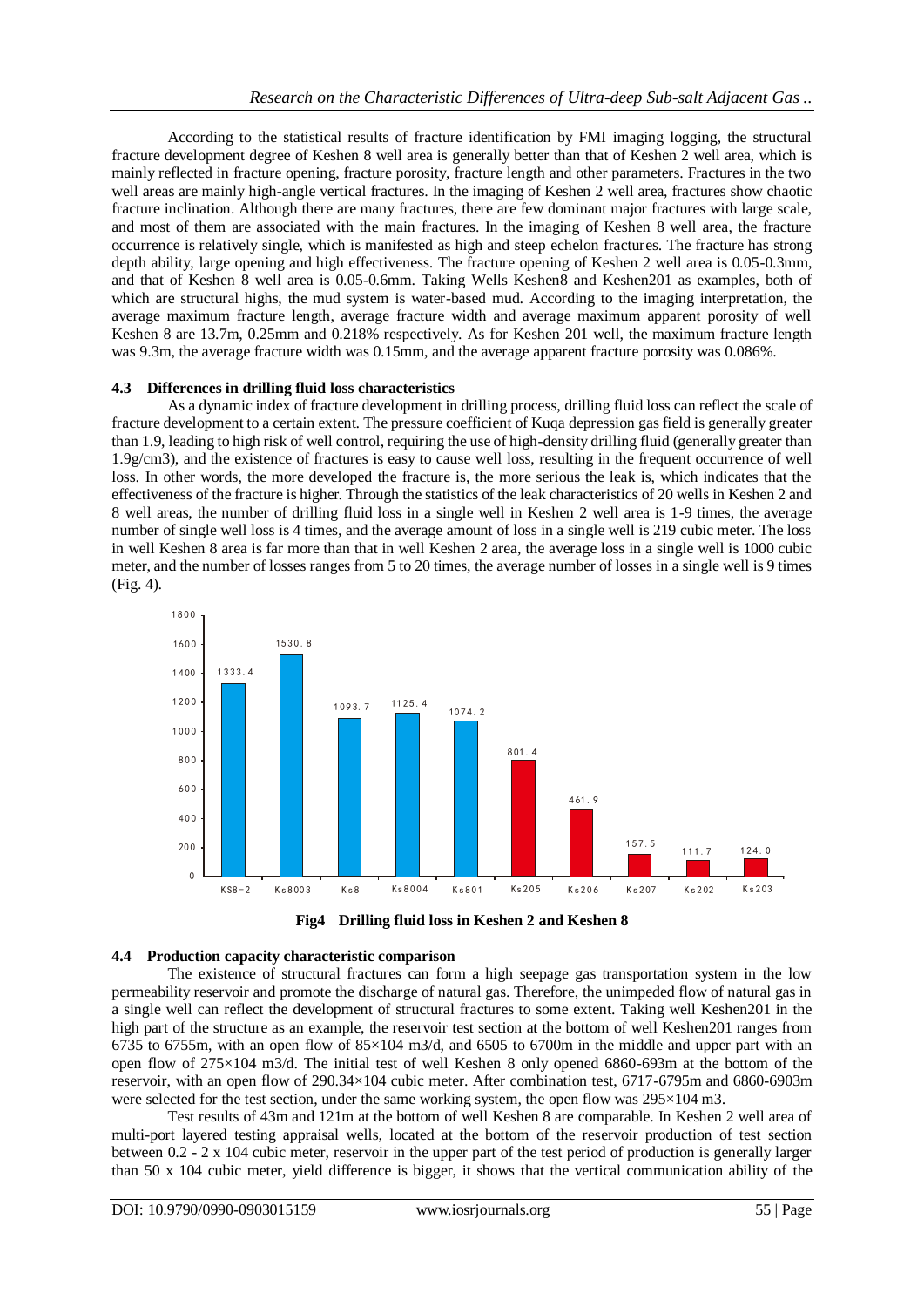reservoir in Keshen 2 well area is relatively poor, the size and communication ability of the fracture are much smaller than that in Keshen 8 well area.

Although the Keshen 2 gas reservoir and Keshen 8 gas reservoir are adjacent to each other, there are great differences in fractures from micro to macro and from static to dynamic. Belongs to the sudden structure of Keshen 8 is the result of imbricated structure further development, one of the most main characteristics of the fracture development is constructed the two wings and the core cracks are very development, and the core development more tensional fractures, it is good for the modification of the reservoir, the high proportion of productive wells also confirms the advantage of sudden structural fracture development.

#### **V. Comparison of geostress distribution characteristics**

The difference of structural morphology and the scale of fracture can not be separated from the influence of geostress, so it is indispensable to determine the distribution characteristics of geostress for gas reservoir analysis. The geostress testing is the most direct means to obtain the geostress. Theoretically, it has higher accuracy than other methods, but it has the difficulties of limited measurement data and high test cost. Therefore, the main method to obtain the present-day geostress is to calculate the present-day geostress by using logging data.

In the 1980s, Huang Rongzun et al. put forward Huang's model for geostress calculation, which accuracy is high, but it is difficult to determine the coefficient of relevant calculation parameters in the calculation model, so the flexibility of operation is limited in practice, in 2005, Xie Gang proposed a new model for calculating geostress profile using logging data, the parameters are easier to determine, so it is a commonly used method for calculating geostress:

$$
\sigma_{min} = \sigma_x + \frac{\mu}{1-\mu}\sigma_v + \frac{1-2\mu}{1-\mu}\alpha P_p \tag{1}
$$

$$
\sigma_v = \int_0^z \rho \quad (z) \, g \, dz \tag{2}
$$

$$
\sigma_{max} = \sigma_y + \frac{\mu}{1-\mu}\sigma_v + \frac{1-2\mu}{1-\mu}\alpha P_p \tag{3}
$$

where:

σmin,σmax,σv are horizontal minimum principal stress, horizontal maximum principal stress and vertical principal stress respectively, MPa

σx and σy are tectonic stress components in x direction and y direction respectively,MPa

μis the formation Poisson's ratio, and is the parameter with dimension  $1$ ;

αis Biot coefficient, and is the parameter with dimension 1;

Logging data show that for the Keshen gas field,  $\alpha=0.38$ . Pp is formation pressure, MPa

Z is depth, m

 $\rho$  (Z) is the density of overlying strata, and is a function related to formation depth Z, g/cm3

g is gravitational acceleration,  $m/S2$ 

Combined with drilling induced fractures, borehole wall collapse, acoustic logging and other relevant data, various intermediate parameters in the equation can be solved, and then the three-way principal stress can be obtained. Based on the geostress logging calculation of 30 key wells in two gas reservoirs, the geostress trend is generally the same, mainly NS and NNW-SSE, but the geostress magnitude is obviously different. The average maximum principal stress in well Keshen 2 is about 176MPa, the average minimum principal stress is about 142MPa, and the average horizontal stress difference is about 33MPa. There is a large difference of geostress between structural positions. The average maximum and minimum principal stress of the high structural positions is about 170MPa, and the average minimum principal stress is about 137MPa, and the average stress difference is about 28MPa. The structural saddle and the structural east flank of the low-yielding wells, the average maximum principal stress is about 182MPa, the average minimum principal stress is 142MPa, and the average horizontal stress difference is 40MPa. The average horizontal maximum principal stress of 10 single wells in Keshen 8 well area is about 166 MPa, the horizontal minimum principal stress is about 138.5MPa, and the horizontal stress difference is only 24.6MPa.

Due to the special stress background, Keshen area has strong reservoir stress sensitivity, according to the stress study of the fractured low-porosity sandstone reservoir of Cretaceous Bashijiqike Formation in Keshen area conducted by the laboratory of American Core Company (Fig. 5), with the increase of stress difference, the reservoir porosity and permeability loss are 2.0% - 9.0% and 1.0% - 85%, respectively. Wang Ke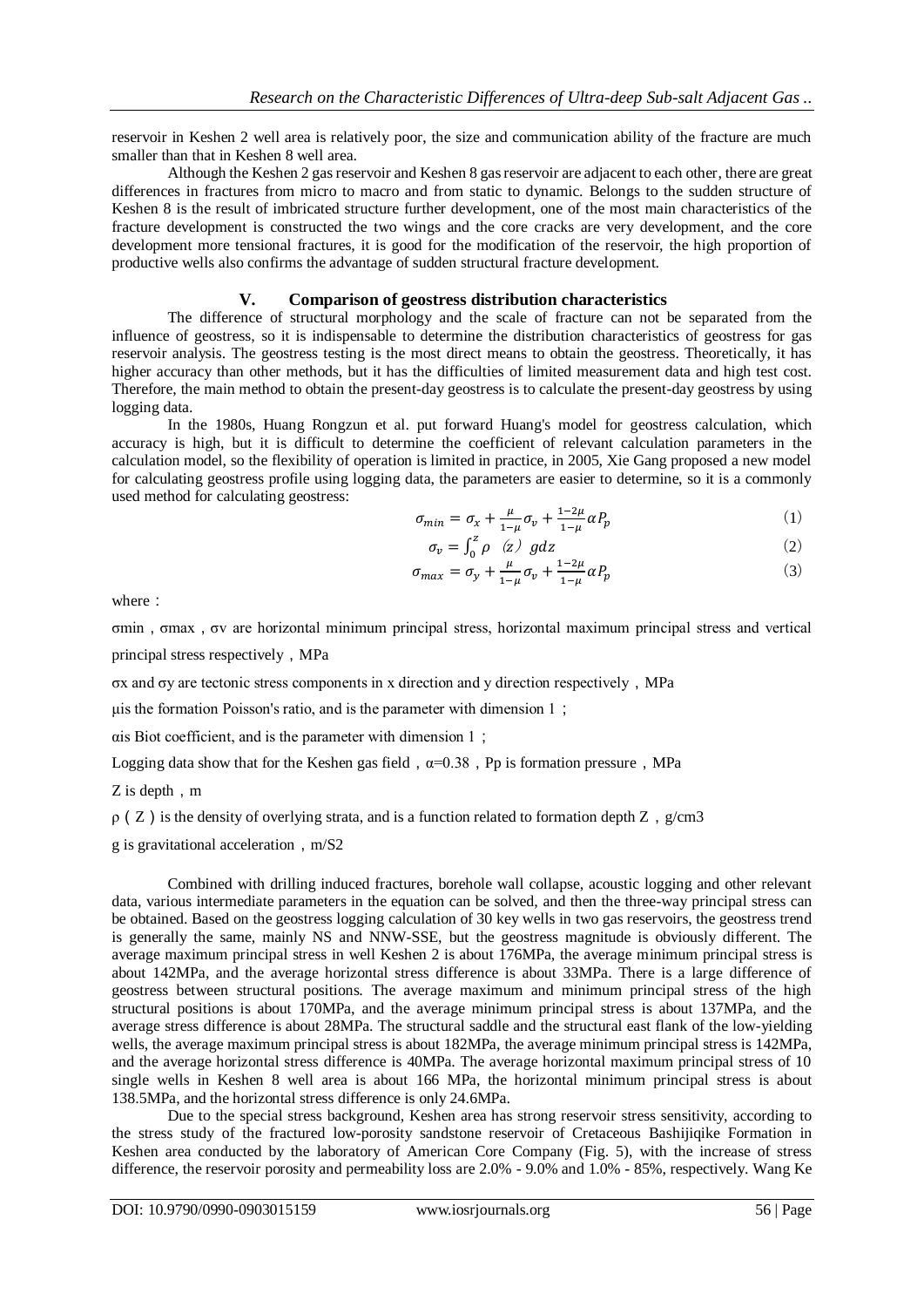et al. calculated the relationship between horizontal stress difference and fracture porosity and permeability in Keshen area based on finite element numerical simulation, the study showed that the larger the stress difference, the lower the fracture porosity and permeability, and the loss of reservoir porosity and permeability was 3%-45% and 9%-78%, respectively. The overall horizontal stress difference of well Keshen 2 is 8 - 16MPa larger than that of well Shen 8, and the loss of fracture porosity and permeability is 3.0% - 5% and 28% - 50%, respectively. A small horizontal stress difference means a weak compression stress, which improves fracture effectiveness and vertical connectivity of the reservoir, laying the foundation for higher and more stable production.



### **VI. Numerical simulation of fracture effectiveness based on elastic displacement theory**

Keshen 2 gas reservoir and Keshen 8 gas reservoir have great differences in structural morphology, fracture development scale and geostress. In order to verify the above viewpoints, it is necessary to evaluate the effectiveness of fracture numerical simulation based on structural and stress mechanism research method. There have been many achievements in the study of fractures in Keshen area at home and abroad, such as structural curvature method, fractal dimension method, finite element numerical simulation method, etc. However, there is no method that can satisfy the above three conditions in one model at the same time. Therefore, the evaluation method of fracture effectiveness based on elastic displacement theory is introduced.

Elastic Dislocation theory is on the basis of the resolution of seismic data, according to the seismic data to determine the fault form and the accumulative sliding fault surface morphology and formation level of stress and strain data such as mechanics, which predicted based on seismic data can identify the fault characteristics of surrounding rock mass stress field distribution, and then to evaluate the effectiveness of the cracks.

The results of numerical simulation of elastic displacement theory show the maximum Columbus shear stress and strain distribution.

The calculation formula of the maximum Columbus shear stress:

$$
MCSS = \left[\tau_{max} \cdot \sqrt{(1 + \mu^2)}\right] - (\mu \cdot \sigma_{mean})\tag{4}
$$

where:  $\tau_{\text{max}} = (\sigma_{\text{max}} - \sigma_{\text{min}})/2$ , Mpa, is the maximum shear stress

 $\sigma_{\text{mean}} = (\sigma_{\text{max}} + \sigma_{\text{min}})/2$ , Mpa, is the average stress

 $\mu$ , the coefficient of internal friction;

 $\sigma_{max}$ , Mpa, maximum principal stress

 $\sigma_{min}$ , Mpa, minimum principal stress

According to the elastic displacement theory, the maximum Columbus shear stress is the maximum shear stress in the most favorable fracture plane direction in any stress system. Therefore, regions with high values of the maximum Columbus shear stress are highly effective in fracture development.

The numerical simulation results (Fig. 6) show that the distribution range of the maximum Columbus shear stress in Keshen 2 presents a certain regularity, and the simulated maximum Columbus shear stress in the western and central areas of the structure is relatively high, high stress values are mainly distributed in wells Kes 3-1, Ks3, Ks301 and Ks205, the simulated stress value is generally distributed in the range of 70-90MPa, the simulated stress values of Kes 2-1-14, Kes 2-2-18, Ks202, Kes 2-2-14, Kes 2-2-12 wells located in the middle of the structure are relatively inferior, the simulated stress value is generally distributed in the range of 30-60MPa. However, low-yield wells such as KES 2-2-1, KS208, KS207, KES 2-1-1 and KES 2-1-5 located in the east are located in the lower simulated stress range, and the simulated stress value is generally distributed at 30MPa.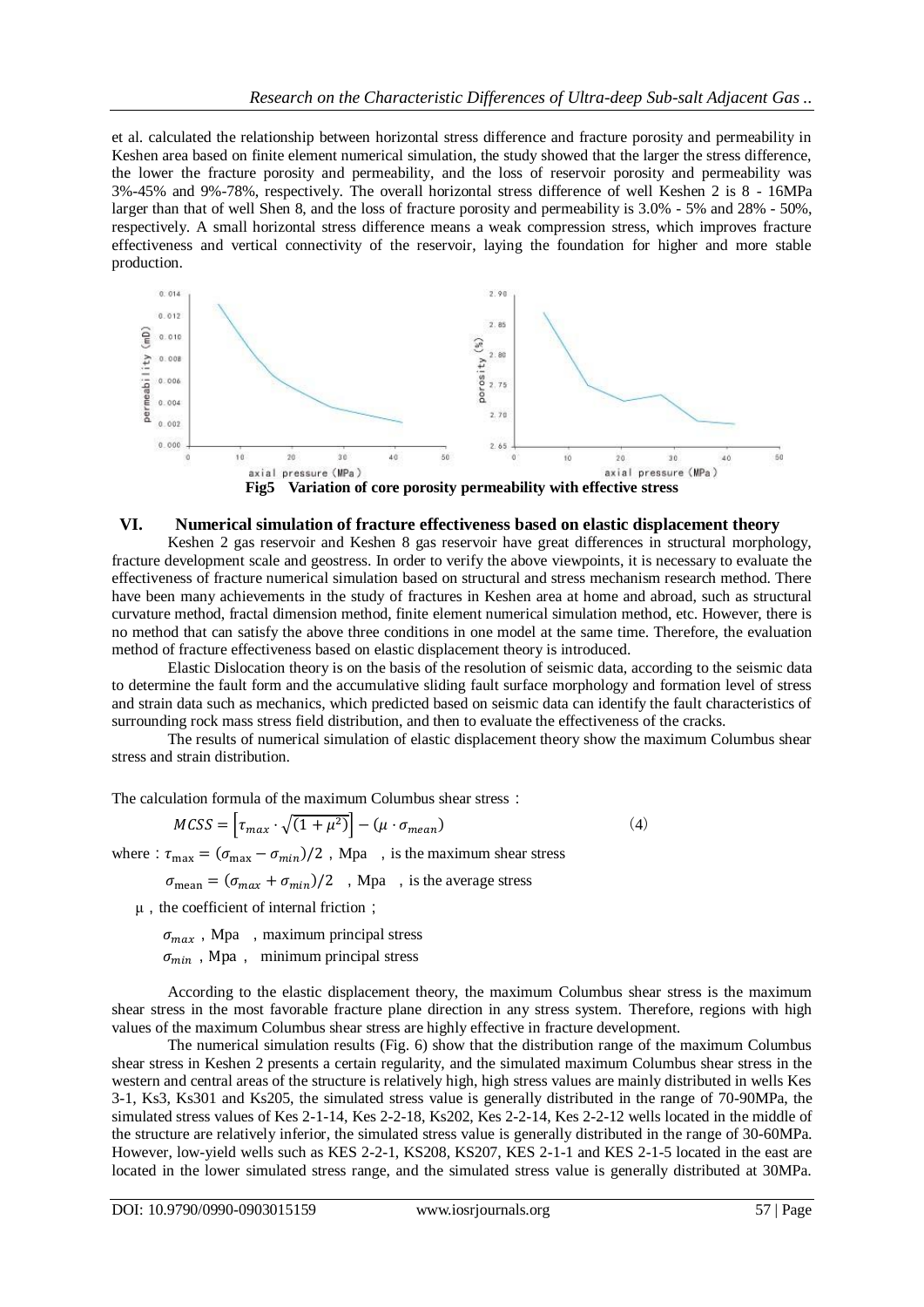According to the analysis of the actual drilling test data, the production of five wells in the low simulated stress area is all low, and the daily gas production of a single well is generally less than  $10\times104$  cubic meter.

Well area Keshen 8 is better than well area Keshen 2, and it is distributed in a zonal pattern. The simulation results show that the most effective fracture development area is located in Wells KES 8-1 - KES 8-2 - KS 802 - KS 8003, the simulated stress value is generally distributed in the range of 80-100MPa, and it was followed by wells KS 807 - KS 8004 - KES 8-1 - KS 8, the simulated stress value is distributed in the range of 60 - 80MPa, the degree of fracture development in the area between wells KS 805 and KS 806 is relatively poor, and the simulated stress value is distributed in the range of 40 - 60MPa. Through the actual drilling and testing data, the highest daily production of a single well in Keshen 8 area is more than  $100\times104$  cubic meter, and KES 805 and KES 806 wells have obtained high production flow after proper modification, which is consistent with the actual drilling test results.

The results of fracture prediction based on elastic displacement theory show that the effectiveness of fracture is the highest when the stress distribution of numerical simulation is between 80 MPa and 100 MPa in the Keshen area. When the stress distribution of numerical simulation is in the range of 0 - 30MPa, the effectiveness of fracture is relatively poor, and the yield is relatively low. Therefore, to understand the distribution of stress in the region is the premise of evaluating the effectiveness of fractures.



**Fig6 Maximum Columbian shear stress distribution of Cretaceous Bashijiqike Formation in well Keshen 2 and Keshen 8 area**

### **VII. Conclusion**

a) Keshen 2 gas field is close to Keshen 8 gas field, and the main reservoir is Cretaceous Bashijiqike Formation, which is located on the Kelasu fault zone structurally, and has the same provenance, stratigraphic framework, sedimentary facies, petrologic characteristics and huge reservoir thickness.

b) The main differences between Keshen 2 gas reservoir and Keshen 8 gas reservoir are structural type, geostress, and fracture development scale. Compared with the Keshen 2 structure, the Keshen 8 structure is a burst structure formed on the basis of the thrust imbricate structure, with small horizontal compression stress and high fracture development degree.

c) Horizontal compression stress has a great influence on the effectiveness of fracture, and the average horizontal stress difference in Keshen 2 well area is about 33MPa. The horizontal stress difference in Keshen 8 well area is about 24.6MPa. When horizontal compression stress increases by 8 - 16MPa, the loss of fracture porosity and permeability is 3.0% - 5% and 28% - 50%, respectively. Small horizontal stress difference means weak compression stress, which improves fracture effectiveness and vertical reservoir connectivity, which is the main reason for the difference in vertical reservoir production between single wells in Keshen 2 gas reservoir and Keshen 8 gas reservoir.

d) Fracture effectiveness based on the theory of the elastic displacement numerical simulation experiment results show that the fracture effectiveness of well Keshen 8 is better than that of well Keshen 2, the effectiveness of fractures in Keshen 2 well area is relatively high in the high part of the structure, and poor in the saddle part of the structure, in the Keshen area, the maximum Columbus shear stress distribution of numerical simulation is 80 - 100 MPa, and the effectiveness of fracture is the highest. When the stress distribution of numerical simulation is in the range of 0 - 30MPa, the effectiveness of the fracture is poor, and the simulation results are in good agreement with the actual drilling.